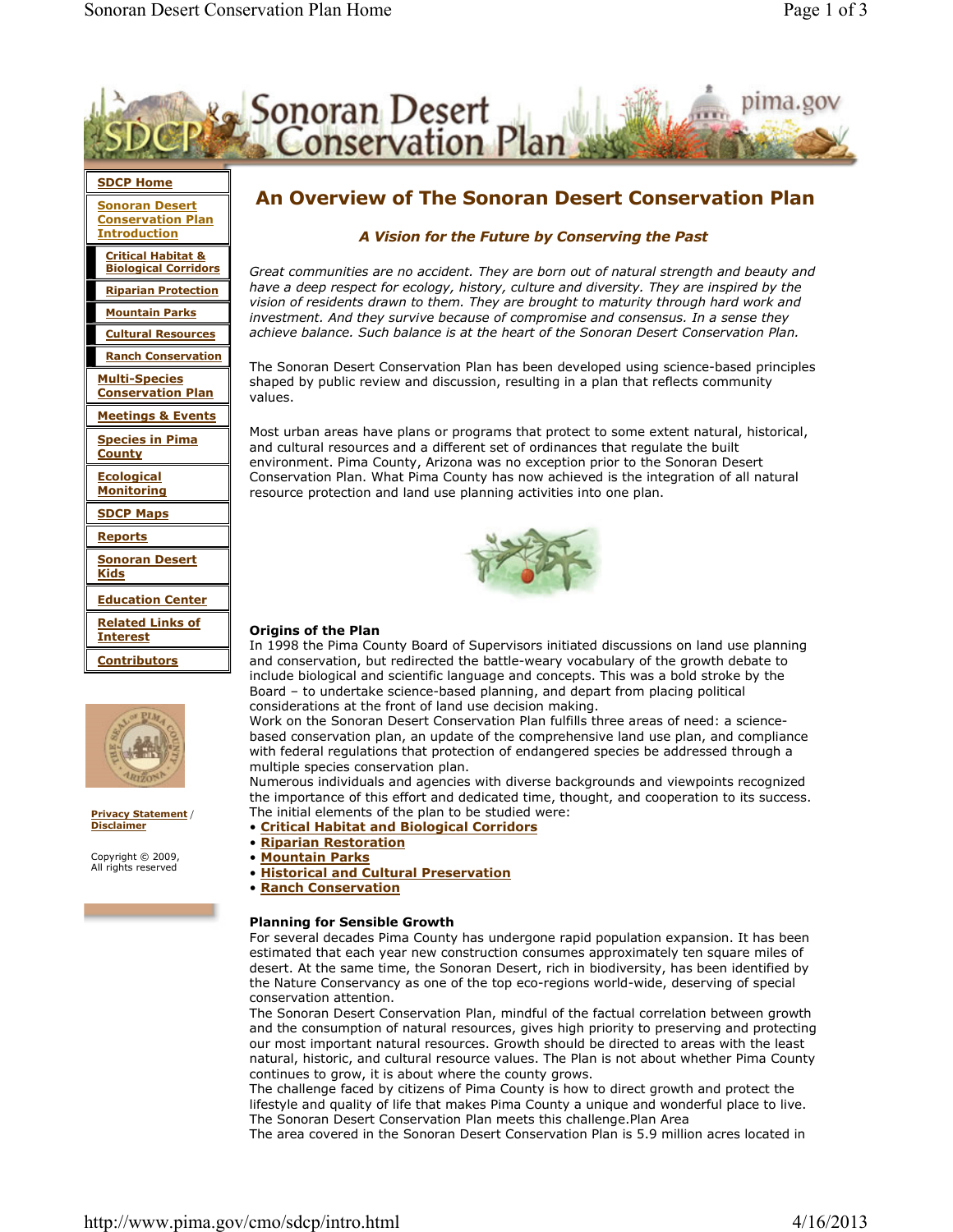Pima County, Arizona which includes the Tucson metropolitan area. It includes two major eco-regions known as the Sky Islands and the Sonoran Desert, the second largest Native American Nation, and 850,000 residents from diverse ethnic and cultural backgrounds. The conservation planing effort addresses the problems of declining natural resources and the loss of cultural identity in one of the fastest growing parts of the country.



## The Planning Process

From its inception, the Pima County Board of Supervisors fully recognized that the success of the Sonoran Desert Conservation Plan required the support and approval of the people of Pima County. Pima County has made broad participation by many agencies, organizations and interested citizens a top priority for its conservation planning effort. Public participation has included public meetings and comment periods, a citizens' steering committee of over 80 members meeting since March of 1999, over 400 public meetings, a series of educational sessions and workshops, meetings of 12 advisory and technical teams and numerous informal meetings held with a variety of interest groups and concerned citizens. More than 150 scientists have contributed their expertise. Nationally recognized peer reviewers have provided insights and suggestions that have been incorporated.

Local jurisdictions and state and federal agencies have participated in meetings, on committees, and as members of the Science Technical Advisory Team (STAT) and Government Working Group, and their concerns have been made part of the reserve design and conservation planning process. The Government Working Group will further function as a collaborative interagency partnership with Pima County to support and benefit from a successful implementation of the Sonoran Desert Conservation Plan. Geographic Information System Contributions

The availability and dissemination of high quality information was and is essential for decision making and effective implementation of the Sonoran Desert Conservation Plan. Decisions are critically dependent upon the quality of information.

Early in the process, the decision was made to make extensive use of Geographical Information System (GIS) technology. This was recognized as the only feasible approach to assemble the extensive existing data, both digital and non-digital, identify critical gaps in the data and potential remedies, and to provide a means for analyzing the information on biological and physical resources over the six million acre study area. The GIS data and analytical results were used to make science-based decisions and recommendations for action.

Contributors to the SDCP

# Implementation

The Sonoran Desert Conservation Plan will be implemented continuously. Plan conservation principles will guide all future land use decisions of the County. It will also guide where public money is spent to conserve open space, how cultural and historic resources are protected, and how our western lifestyle continues. The Plan will live on and guide our actions, not simply be adopted and forgotten.

### Your Role

The Sonoran Desert Conservation Plan is an innovative and far reaching blueprint for growing in an intelligent and graceful manner in Pima County. The Plan is designed to benefit the natural systems and residents of Pima County and to save our best lands and most precious resources for future generations to enjoy. The Pima County Board of Supervisors invites you to join other Pima County citizens in support of what is really an initiative to define ourselves as a community – one that understands and respects both its potential and its limits.